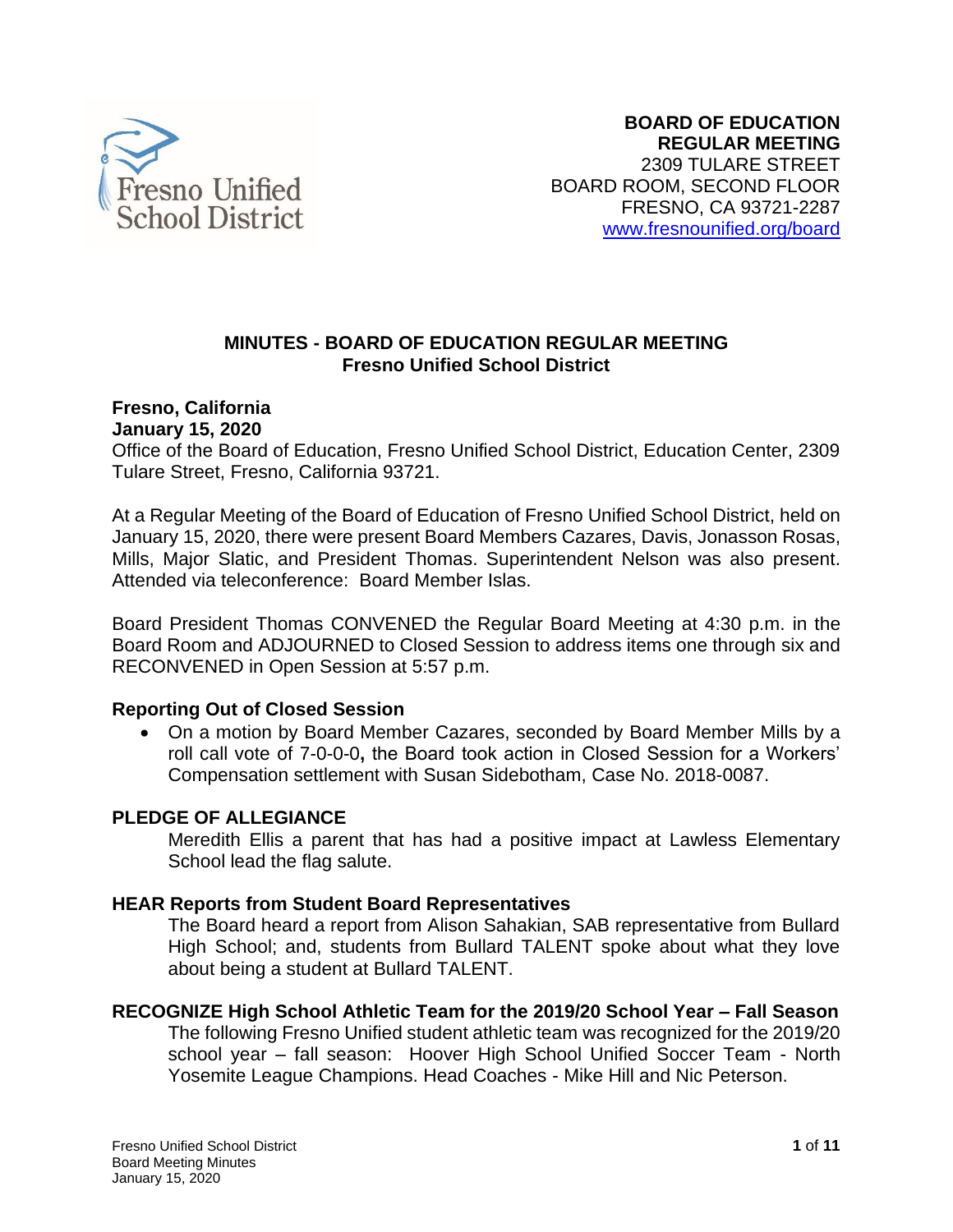# **HEAR Report from Superintendent**

- • Highlighted the ACSA Region 9 nominees, Amy Smith, Bruce Thele, Carson Wood, Maiyer Vang and Julie Severns. These five outstanding leaders will be recognized at the ACSA Region 9 Awards Dinner on Monday, February 24. Thank you for all your hard work and dedication, we are so proud to have you on our team and know you will represent our region well at the State Finals.
- • Shared CART's Annual Showcase will take place January 16. Students from all labs will showcase their fall projects. Our teams will have three opportunities to show their work – the morning session is from 8:00 AM – 10:00 AM, the afternoon session is from 1:00 PM – 3:00 PM, and the evening session is from 5:00 PM – 7:30 PM.
- • Shared next week the district's pilot deployment of 900 free hotspots to our high school students through a partnership with the One Million Project foundation. The foundation is working to bring free internet to one million high school students across the nation to help them in their academic journeys. With more than 7 out of 10 high school teachers across the nation assigning online homework, bringing free internet access to our students is crucial to their continued success. Thank you to the One Million Project for including us in this pilot.
- • Invited the community to join the Southeast Asian Family Conference taking place this Saturday at Fresno State. The event is a collaboration between Parent University, The Fresno Center, and Fresno State. This year, Tou Ger Xiong, a Hmong artist, educator and activist, is the keynote speaker. The event is from 9:00 AM – 2:30 PM in the Satellite Student Union. Childcare, lunch, parking, and transportation will be available for attendees.
- • Shared the Fresno Unified Scholarship Fund has opened for applications. The application can be found on our website and all applications must be submitted with letters of recommendation and transcripts by Friday, February 28. Students can apply online or can talk to their high school counselor for more information.
- • Shared the much-anticipated Excellence in Education Awards are on February 4. Tickets go on sale Friday, January 17, this event is always a total sell-out so make sure to grab your colleagues and get your tickets.
- • Acknowledged we are amid the Local Control Accountability Plan (LCAP) Community Engagement Workshops. Thank you to those that have already attended meetings at Duncan, Edison and Bullard regions. Next week, we continue with meetings at Hoover on January 22, Patiño on February 4, Fresno High on February 13, Roosevelt on February 19, and ending at Sunnyside on February 20.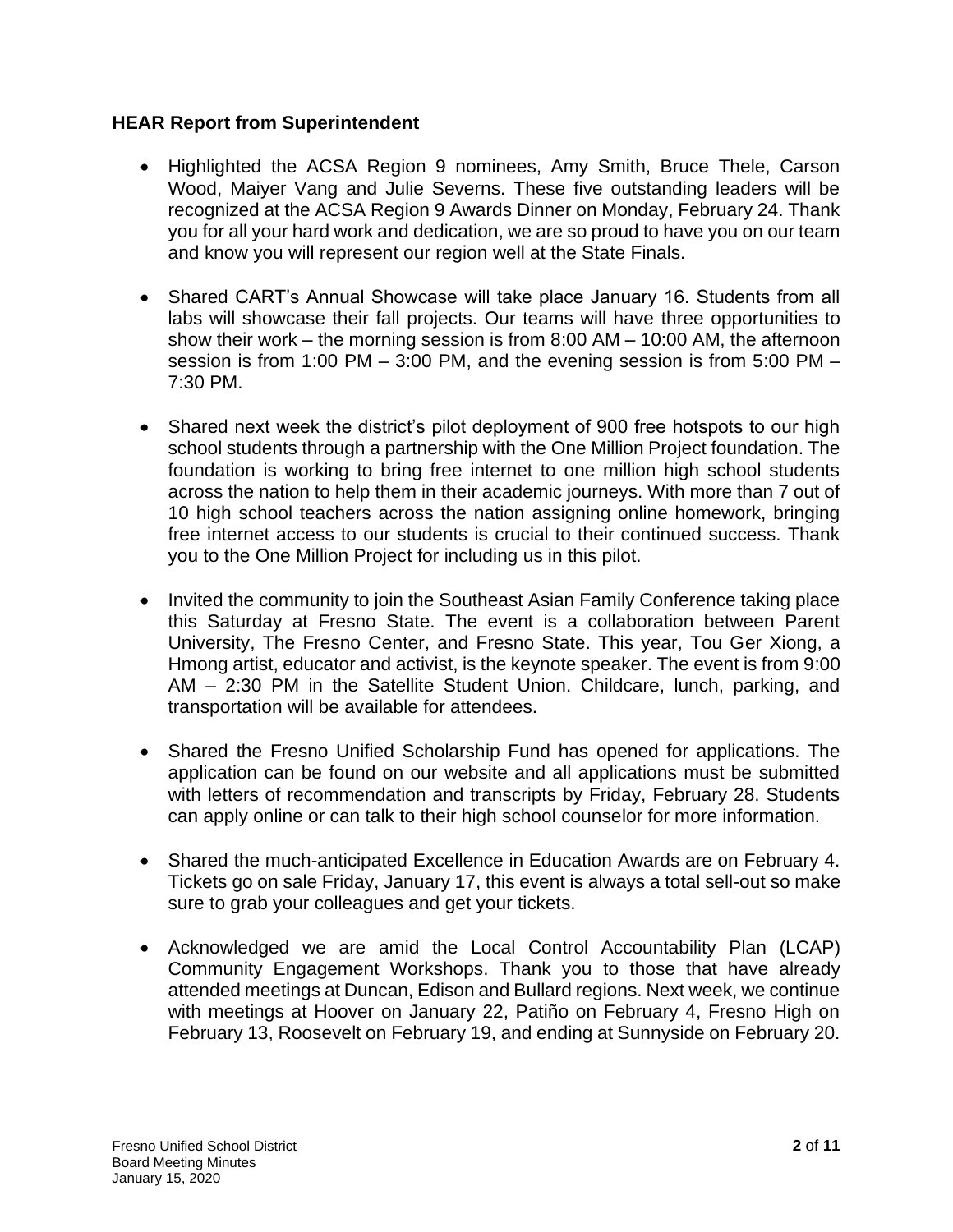## **BOARD/SUPERINTENDENT COMMUNICATIONS**

 **Member Mills –** Noted student mock trials are underway. Thanked those involved with the mock trials. Shared Fresno High is celebrating its 130<sup>th</sup> birthday. Made mention of Fresno High School alumni of 1936.

 **Member Islas –** Acknowledged McLane Highlander Jocelyn Garcia Morales, MPV golfer. Highlighted the ratification of the Equal Rights Amendment. Thanked London Properties for donation of bicycles to district schools. Acknowledged centennial of her Sorority.

 pertaining to an incident at Bullard High School; Information pertaining to an **Member Major Slatic** – Brought forward a list of requests as follows: Information incident at Fresno High School; Information pertaining to the blackface incident at Bullard High School.

 **Member Cazares –** Welcomed Student Board Member Jade Johannes. Congratulated student Daeja Holmes for scoring her 1,000<sup>th</sup> career point. Thanked coach Peterson and Hill for their dedication of sports teams. Invited people to attend LCAP meetings. Thanked Coach Chavira for work with the basketball camp in the Hoover Region.

 Break to discuss social emotional training. Discussed LCAP from a student perspective. Congratulated Santino Danisi for his presentation and work with the LCAP workshops. Talked about opportunities through the paid, teacher academy **Student Member Camarillo** – Thanked Ambra O'Connor for meeting over Winter internship program.

**Board President Thomas** – Congratulated Edison Tigers coaching team.

# **OPPROTUNITY FOR PUBLIC COMMENT ON CONSENT AGENDA ITEMS**

 There were no members of the Public wishing to address items on the Consent Agenda.

 On a motion by Board Member Mills, seconded by Board Member Cazares, the consent agenda was approved, apart from A-13, on a roll call vote of 7-0-0-0, as follows: AYES: Board Members: Cazares, Davis, Islas, Jonasson Rosas, Mills, Major Slatic, and Board President Thomas.

# **A. CONSENT AGENDA**

## **A-1, APPROVE Personnel List APPROVED as recommended**, the Personnel List, Appendix A, as submitted.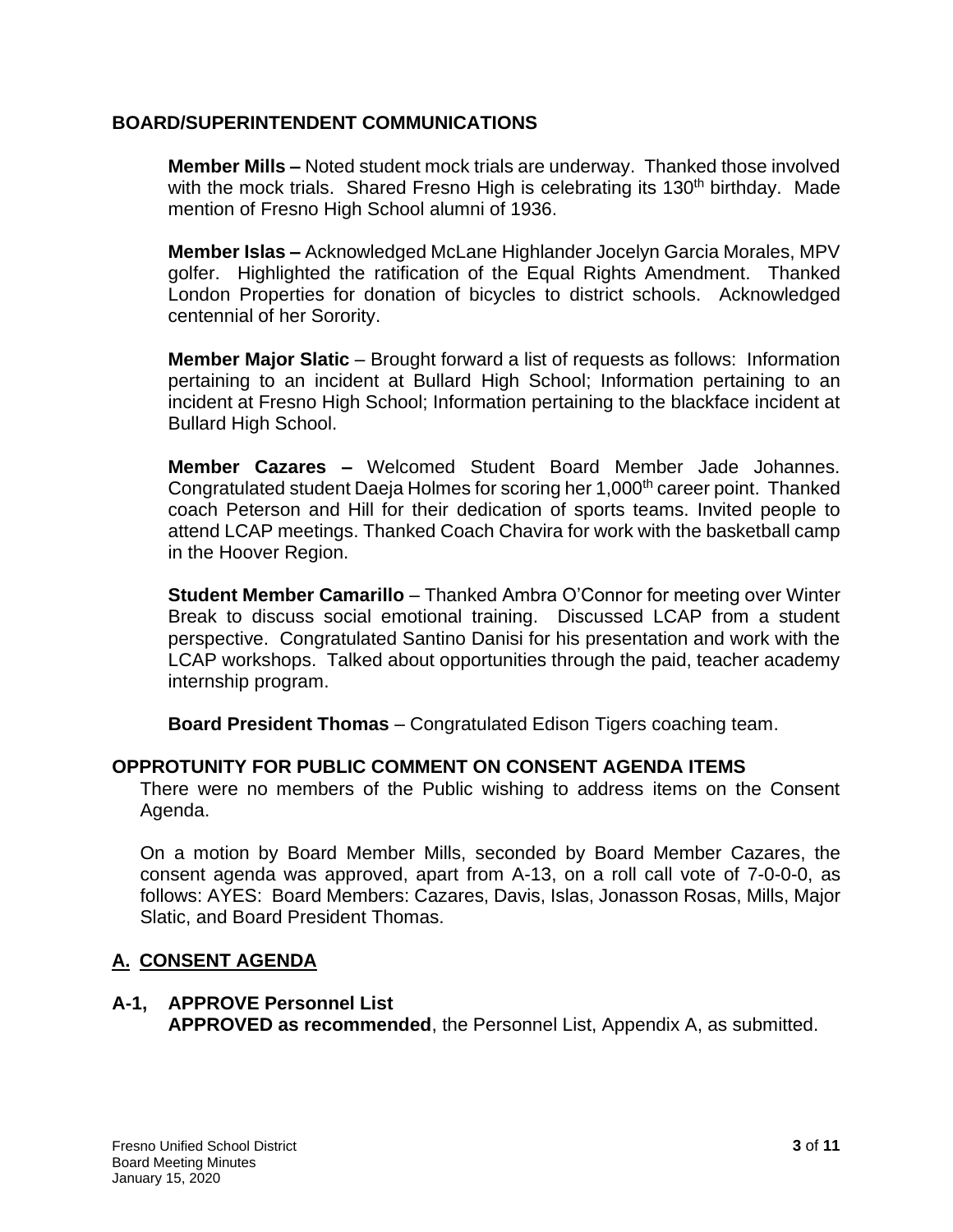# **A-2, ADOPT Findings of Facts and Recommendations of District Administrative Board**

 **ADOPTED as recommended,** the Findings of Fact and Recommendations of District Administrative Panels resulting from hearings on expulsion and readmittance cases conducted during the period since the December 18, 2019 Regular Board meeting.

#### **APPROVED as recommended**, the draft minutes for the December 18, 2019 **A-3, APPROVE Minutes from Prior Meeting**  Regular Meeting.

- **ADOPTED as recommended**, a State of California, Fresno Unified School District Superintendent/Chief Financial Officer to sign and execute all documents required **A-4, ADOPT State of California, Fresno Unified School District Resolution 19-01**  Resolution 19-01. This Resolution reauthorizes Ruth F. Quinto, Deputy by the California Department of Rehabilitation.
- **Participate in Strengthening Career and Technical Education for the 21st A-5, APPROVE Memorandum of Understanding for a Consortium Established to Century Act**

 between Clovis Unified School District and Fresno Unified School District to establish the responsibilities of both parties in serving the Strengthening Career and Technical Education for the 21st Century Act (Perkins V) - Section 132 **APPROVED as recommended**, a Memorandum of Understanding (MOU) allocation of grant funds and reporting.

 **A-6, APPROVE Agreement with Bruce J. Berger Law Firm, Inc. for Legal Services APPROVED as recommended**, an agreement with Bruce J. Berger Law Firm, Inc. to provide legal services to Fresno Unified School District. The contract period is January 16, 2020 through June 30, 2020.

# **A-7, APPROVE Use of Individual Piggyback Contracts**

 **APPROVED as recommended**, piggyback contracts recommended for use during the remainder of 2019/20 for efficient and cost-effective procurement. These are in addition to piggyback contracts approved by the Board on June 12, 2019 or replace contracts expiring before the end of the fiscal year. All purchases associated with piggyback contracts are presented to the Board for ratification on monthly purchase order reports.

 **APPROVED as recommended**, the suggested name for the Figarden Elementary **A-8, APPROVE the Naming of Figarden Elementary School Baseball Field**  Baseball Field (Bob Beckwith Field).

# **A-8a, DENY Claim GL19-0710-4483**

 **DENIED as recommended,** a Claim for Damages by Stephanie Herrera, case GL19-0710-4483.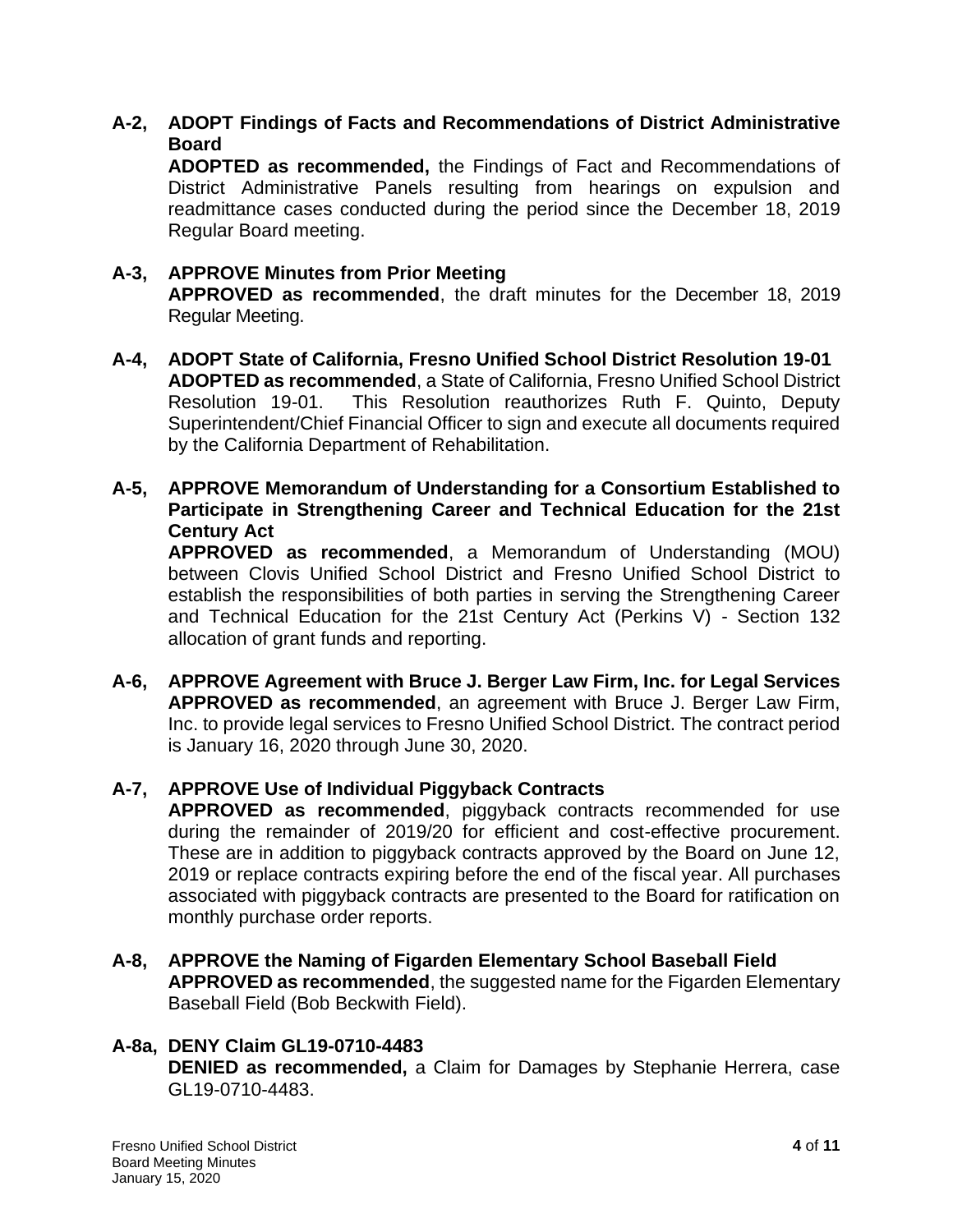## **A-9, RATIFY Grant Award from the California Department of Rehabilitation for the We Can Work Grant**

 **RATIFIED as recommended**, a grant award from the California Department of Rehabilitation for the We Can Work grant. Through this grant the California Department of Rehabilitation will reimburse the district for 100% of allowable program costs, up to \$195,438. The We Can Work grant provides paid work training that delivers pre-employment transition services to high school and post- secondary students between the ages of 16 - 21 with active Individualized Education Program goals and objectives. The grant timeline is from July 1, 2019 through June 30, 2021.

# **A-9a, RATIFY Amendment to Agreement with Avante Health**

 **RATIFIED as recommended**, an amendment to the agreement with Avante Health to provide mental health "run-out" claims administration services on behalf of benefit eligible employees and retirees.

# **A-10, RATIFY Change Orders for the Projects Listed Below**

 **RATIFIED as recommended**, information on change orders for the following projects: Bid 19-10, McLane High School Construction of New Aquatic Center. Change Order 1 presented for ratification: \$72,831; Bid 19-55, Phoenix Secondary Academy Portable Infrastructure and Site Development. Change Orders 2 and 3 presented for ratification: \$59,765.

# **A-11, RATIFY the Filing of a Notice of Completion**

 **RATIFIED as recommended**, a Notice of Completion for the following project, which has been completed according to plans and specifications. Bid 19-18 Phase 2B, Installation of District Video Security System at Elementary Schools (Addams, Ericson, Ewing, Greenberg, Jefferson, Lincoln, Robinson and Winchell).

# **A-12, RATIFY Purchase Orders from October 01, 2019 – October 31, 2019 – Primary Report**

 **RATIFIED as recommended**, information on purchase orders issued from October 01, 2019 through October 31, 2019. Two agenda items are presented to ratify purchase orders. The first item includes the Primary Report with all purchase orders issued during the reported dates with the exception of those that may present a potential conflict of interest for an individual Board member. All remaining purchase orders are in the Supplemental Report and presented as a second agenda item.

# **A-13, RATIFY Purchase Orders from October 01, 2019 – October 31, 2019 – Supplemental Report**

 **RATIFIED as recommended**, information on purchase orders issued from October 01, 2019 through October 31, 2019. Two agenda items are presented to ratify purchase orders. The first item includes the Primary Report with all purchase orders issued during the reported dates with the exception of those that may present a potential conflict of interest for an individual Board member.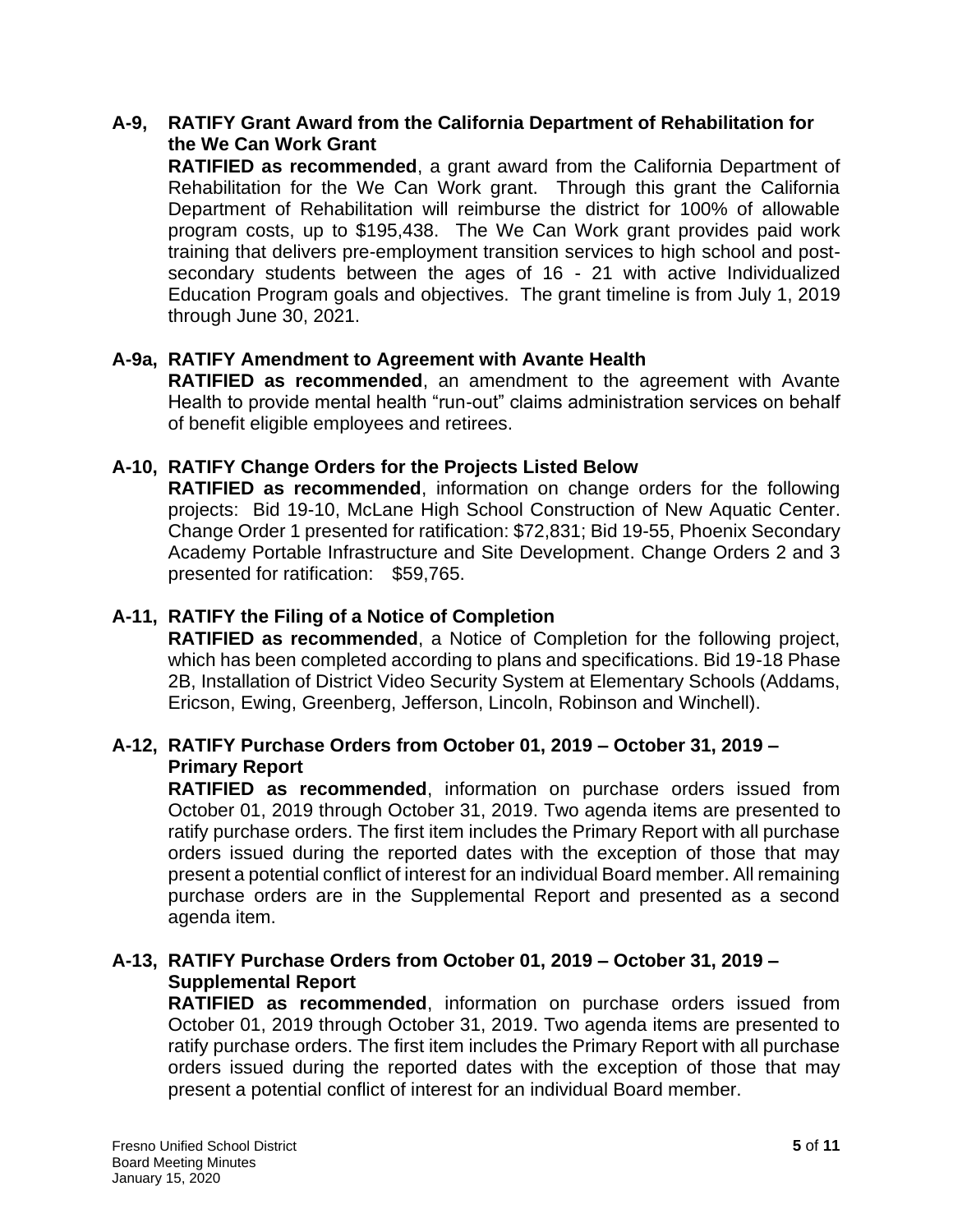All remaining purchase orders are in the Supplemental Report and presented as a second agenda item.

For the record, Member Jonasson Rosas read the following statement:

 "Item A-13 on tonight's agenda contains a purchase orders for Fresno Economic Opportunity Commission. I am employed by Fresno EOC, which is a nonprofit corporation. I did not participate in making the contracts related to these purchase orders; but because of my employment with Fresno EOC, I have a remote financial interest in the contract. Therefore, consistent with my prior recusals relating to Fresno EOC, and in the interest of full transparency, I am abstaining from this vote pursuant to Board Bylaw 9270."

 On a motion by Member Davis, seconded by Member Mills, Agenda Item A-13 was Ratified by a roll call vote of 6-0-1-0 as follows: AYES: Board Members: Cazares, Davis, Mills, Islas, Major Slatic and Board President Thomas. ABSTAINED: Member Jonasson Rosas.

# **UNSCHEDULED ORAL COMMUNICATION**

**Bruce Ratcliffe** – Spoke regarding proposal to build storage. **Carlos Loza –** Spoke regarding concerns of discrimination.

# **B. CONFERENCE/DISCUSSION AGENDA**

## **B-14, HOLD a Public Hearing in the Matter of the Endeavor Charter School Petition**  Available in the Board Office for review is a petition presented by Western Sierra Charter Schools for the establishment of a new charter, Endeavor Charter School, to operate July 01, 2020 through June 30, 2025. The educational program will serve approximately 254 students in grades transitional kindergarten through twelve, in an independent study, personalized learning format.

 Board President Thomas Opened the Public Hearing in the Matter of the Endeavor Charter School Petition.

 For the record, Mr. Michael Cox spoke regarding the Endeavor Charter School education program.

# **OPPORTUNITY FOR PUBLIC COMMENT ON AGENDA ITEM B-14**

**Adeline Fouch** – Spoke in support of Endeavor Charter School Petition. **Jeff Rice** – Spoke in support of Endeavor Charter School Petition. **Glenn Reid** – Spoke in support of Endeavor Charter School Petition. **Willow Winrow** – Spoke in support of Endeavor Charter School Petition. **Austin Lord** – Spoke in support of Endeavor Charter School Petition. **Kristi Allen** – Spoke in support of Endeavor Charter School Petition. **Ryan Nelson** – Spoke in support of Endeavor Charter School Petition.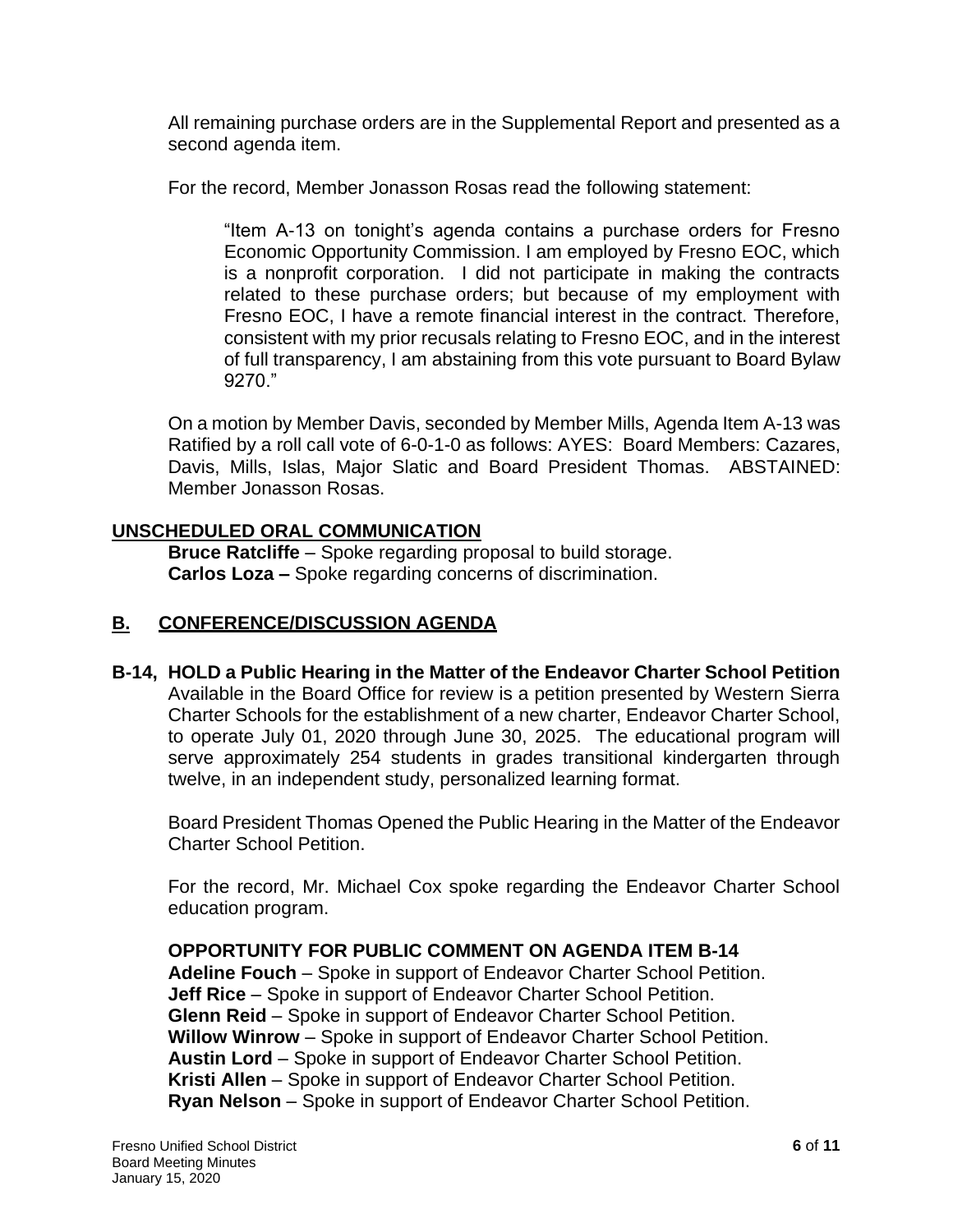**Stephanie Ganzenhuber** – Spoke in support of Endeavor Charter School Petition.

**Darin Soukup** – Spoke in support of Endeavor Charter School Petition.

 Board President Thomas Closed the Public Hearing in the Matter of the Endeavor Charter School Petition.

 For the record, there were questions/comments from Board Members to address Agenda Item B-14. A summary is as follows: Request to staff for a board communication which will provide the calculations used to figure the fiscal impact to the district. Request for clarification if petition request was for a seated program or non-seated. Requested clarification pertaining to what the moratorium covers pertaining to Charter Schools. Requested clarification on when the district received the charter petition; when does the calculation of time begin? Legal Counsel Susan Hatmaker, Michael Cox, Debra Odom, Jeff Rice were available to provide clarity.

For the record, no action was required for this item.

 **B-15, PRESENT and DISCUSS Update on Fresno Unified Personalized Learning**  Update on the district's work related to Personalized Learning Initiative and Learning Analytics Models and Partnership. There will also be a high-level review of the rollout plan for personalized, blended learning across the district built upon **Initiative: Results from Year Three, Update on Year Four, and Rollout Plan**  choice/commitments by teachers' and school sites.

 For the record, there were questions/comments from Board Members to address Agenda Item B-15. A summary is as follows: Requested clarification on rollout of program; why is it not happening faster. Expressed appreciation for this initiative. program; why is it not happening faster. Expressed appreciation for this initiative.<br>Requested clarification on the plug-in with iReady. Questions pertaining to information on slide No. 18. Requested clarification on return of investment. Executive Officer Phil Neufeld and Director Ryan Coe were available to provide clarity.

For the record, no action was required for this item.

# **B-15a,DISCUSS and DECIDE in the Matter of the Aspen Ridge High School Charter Petition**

 Aspen Public Schools, Inc. has delivered a petition to the district seeking authorization to open a new charter, Aspen Ridge High School. The charter seeks to open in the Fall of 2020 with 100 freshmen expanding each year to ultimately reach 420 students in grades nine through twelve. The charter petition was presented to the Board for receipt on November 20, 2019, and a Public Hearing was held at the December 11, 2019 Board meeting.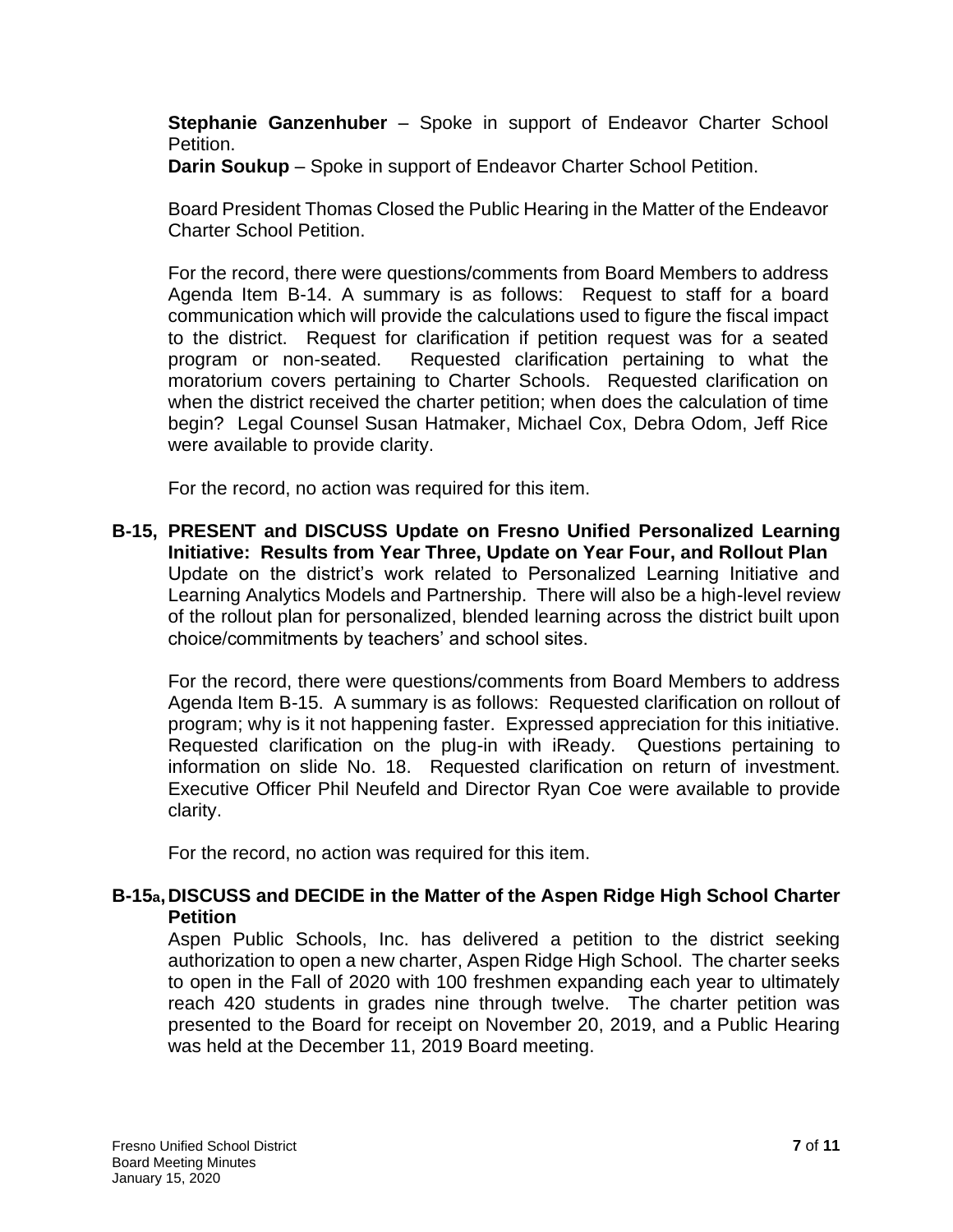For the record, Member Jonasson Rosas read the following statement:

 "Fresno EOC does business with Aspen Public Schools, Inc., the Petitioner seeking approval of this Charter for Aspen Ridge High School. I am employed by Fresno EOC, which is a nonprofit corporation. I did not participate in the making of this Charter; however, because of my employment with Fresno EOC, I have a remote financial interest in this matter. Consequently, consistent with my prior recusals relating to Fresno on the Conference/Discussion portion of the agenda, Board Bylaw 9270 requires that I leave the room until the discussion and disposition of the EOC, and in the interest of full transparency, I am abstaining from this vote pursuant to Board Bylaw 9270. Because this recusal concerns Item B-15a matter is concluded."

 For the record, Member Jonasson Rosas left the room while this item was discussed.

 For the record, Legal Counsel Susan Hatmaker provided clarification on action required for this item.

 On a motion by Board Member Davis, seconded by Member Cazares, to approve the Aspen Ridge High School Charter Petition with an amendment from two to four years failed, by a roll call vote of 2-3-1-1 as follows: AYES: Board Members: Cazares and Davis. NOES: Board Members Islas, Major Slatic, and Board President Thomas. ABSTAINED: Board Member Mills. ABSENT: Board Member Jonasson Rosas.

 On a motion by Board Member Davis, seconded by Board Member Cazares, to deny the Aspen Ridge High School Charter Petition was approved, by a roll call vote of 6-0-0-1 as follows: AYES: Board Members Cazares, Davis, Islas, Mills, Major Slatic, and Board President Thomas. ABSENT: Board Member Jonasson Rosas.

# **B-16, PRESENT and DISCUSS Overview of the Governor's 2020/21 Proposed State Budget**

Staff presented an overview of the 2020/21 Proposed State Budget.

For the record, Board Member Jonasson Rosas returned to the meeting.

 For the record, there were questions/comments from Board Members to address Agenda Item B-16. A summary is as follows: Requested clarification pertaining to allocation to nutrition/food budget. Request to consider quantity of food in student meals; students would like more. Comments made pertaining to local food procurement. Request for preview of new LCAP document format. Requested clarity on spending funds pertaining to kindergarten.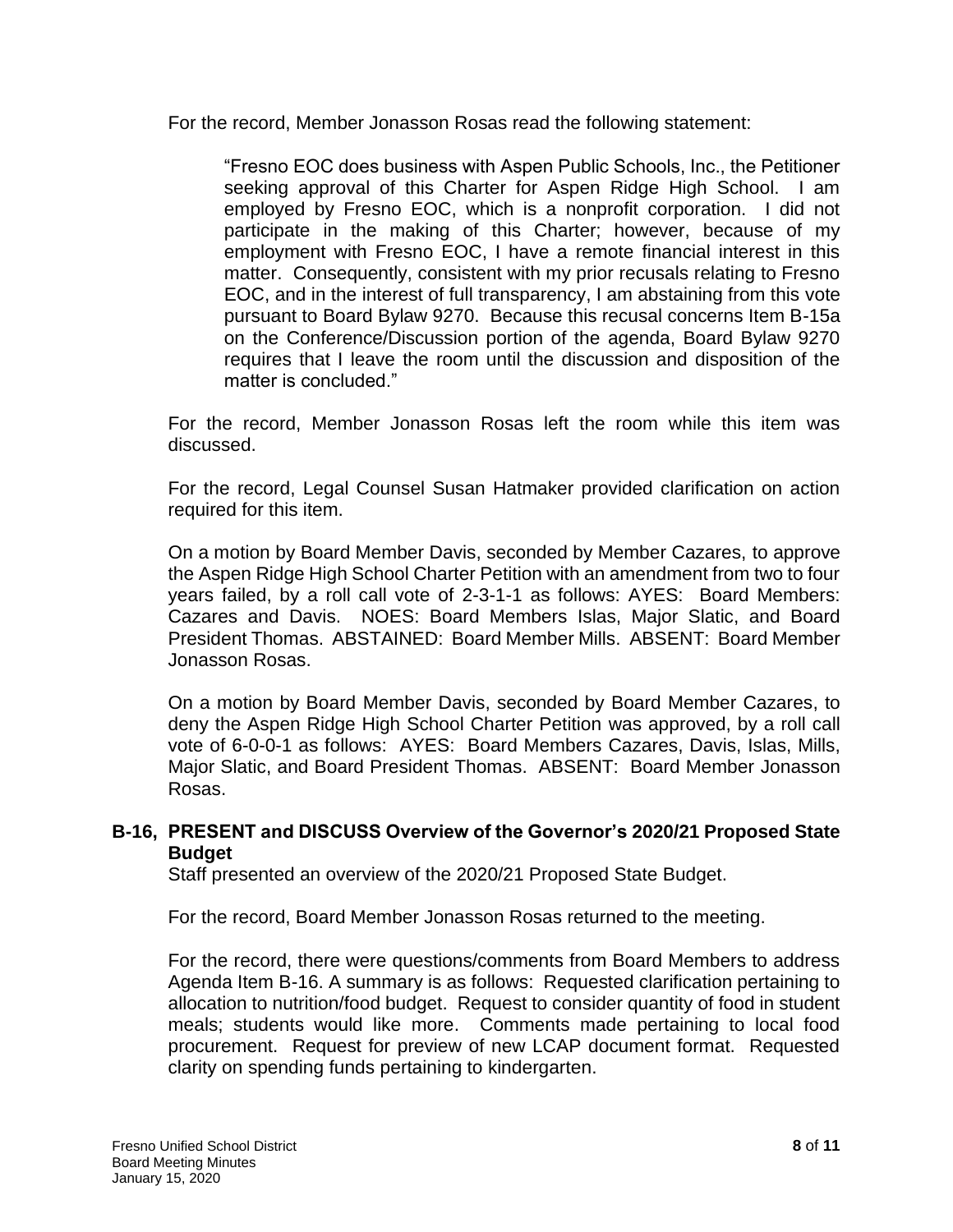Deputy Superintendent/CFO Ruth F. Quinto and Executive Directors Santino Danisi and Kim Kelstrom were available to provide clarity.

For the record, no action was required for this item.

# **B-17, DISCUSS and APPROVE the 2020 List of Board Member Committees and Organizations**

 which Board Members are appointed each year. The Board President has solicited **APPROVED with modifications,** the list of committees and organizations to input from Members as to their preferences.

 On a motion by Member Cazares, seconded by Member Davis, Agenda Item B-17 was approved with modification to the Audit and ROP committees by a roll call vote Rosas, Mills, and Board President Thomas. ABSTAINED: Member Major Slatic. of 6-0-1-0 as follows: AYES: Board Members: Cazares, Davis, Islas, Jonasson

## **B-18, DISCUSS and APPROVE Master Agreement with Fresno Metropolitan Flood Control District for Payment of Drainage Fees**

 **APPROVED as recommended**, the master agreement with Fresno Metropolitan Flood Control District (Flood Control) to establish a structure for payment for drainage fees for development and improvements to district school sites, including prior development of certain sites. The agreement, negotiated over a period of several years, will benefit the district by ensuring that future school site improvements will not be hampered by Flood Control concerns and will assure regulatory obligations are satisfied through the permits, management activities and infrastructure held and coordinated by Flood Control.

## **OPPORTUNITY FOR PUBLIC COMMENT ON AGENDA ITEM B-18**

 **Alan Hoffman** – Spoke to the importance of the Fresno Metropolitan Flood Control District Agreement with Fresno Unified.

 On a motion by Member Cazares, seconded by Member Mills, Agenda Item B-18 was approved by a roll call vote of 7-0-0-0 as follows: AYES: Board Members: Cazares, Davis, Islas, Jonasson Rosas, Mills, Major Slatic and Board President Thomas.

## **B-19, DISCUSS and CONSIDER Modifying Resolution No. 19-18 to Censure Trustee Major Slatic**

 and consider modifying Resolution No. 19-18 to Censure Trustee Major Slatic, which was adopted on August 7, 2019. The Board may give direction to the Censure Subcommittee to modify Resolution No. 19-18 to Censure Trustee Major The purpose of this agenda item is to provide the Board an opportunity to discuss Slatic.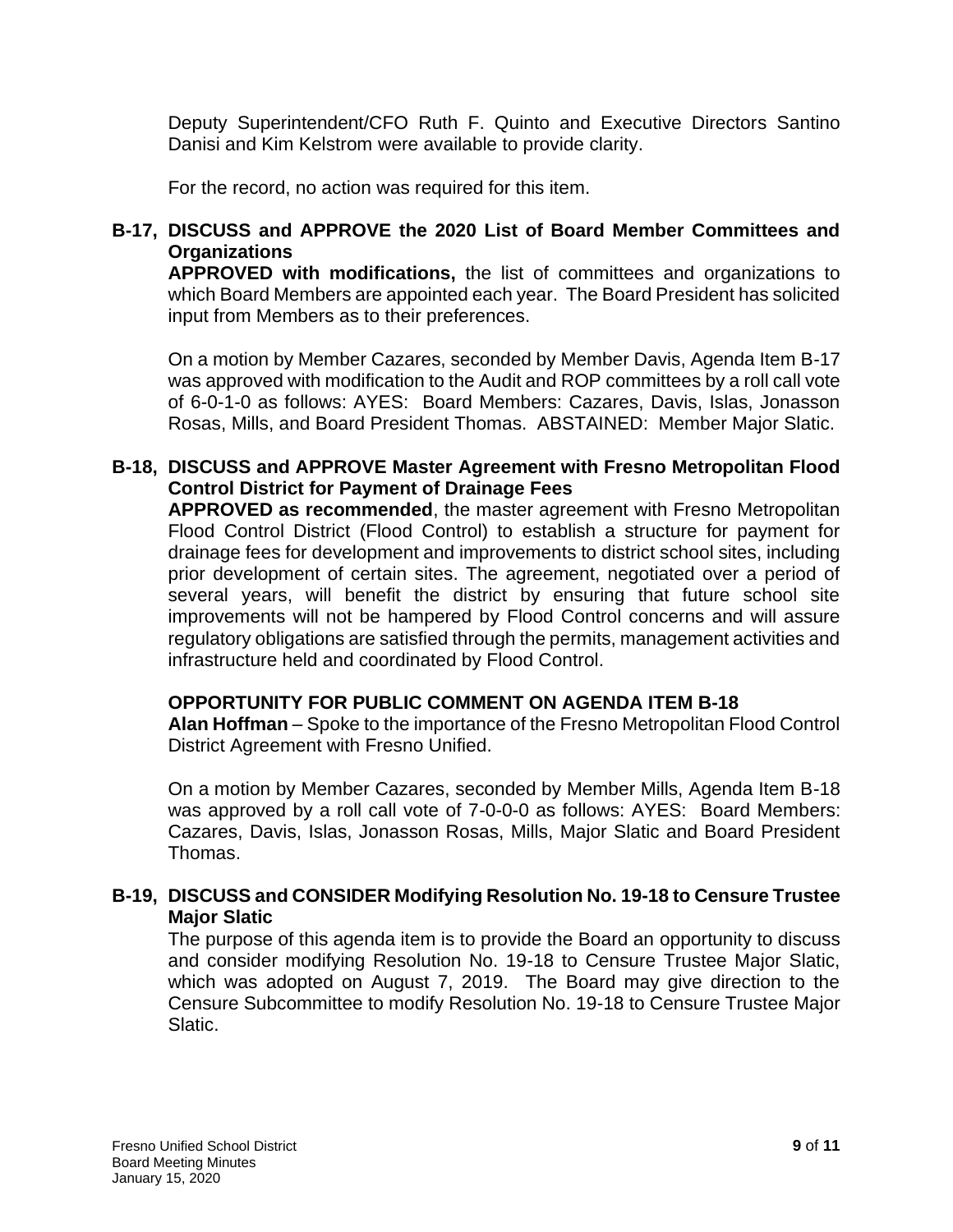For the record, Member Major Slatic made the following statement:

 "When a matter is brought before a court, a judge, I've been advised by my attorney, asks if informal attempts have been tried to remedy the situation prior to going into a court. This is that informal attempt. Thank you."

## **OPPORTUNITY FOR PUBLIC COMMENT ON AGENDA ITEM B-18**

 **Jessica Mahoney** – Spoke to Censure of Trustee Major Slatic. Requested no changes be made to reduce censure.

 **Elisha Henderson** – Spoke to Censure of Trustee Major Slatic. Requested no changes be made to reduce censure but to include more restrictions.

 **Marisa Moriza** – Spoke to Censure of Trustee Major Slatic. Requested the Board denounce Trustee Major Slatic's behavior.

 **Howard Watkins** – Spoke to Censure of Trustee Major Slatic. Expressed that he did not see a basis to refer to the Censure Committee that would warrant further review.

 For the record, there were questions/comments form Board Members to address Agenda Item B-19. A summary is as follows: Board Members have not been Board to refer the matter to legal counsel. Item will not be referred to legal counsel as Member Major Slatic has not provided Board Members with a line item of requests to consider. Chief of Staff was available to provide clarity and advice from legal counsel to revisit this item in six months to review behaviors and if provided specific revisions Member Major Slatic is requesting. Request for the necessary, make modifications.

# **C. RECEIVE INFORMATION & REPORTS**

The Board was in receipt of four items as follows:

## **C-20**, **RECEIVE Proposed Academic Calendars for 2020/21 and 2021/22**

 Included in the Board binders are the proposed 2020/21 and 2021/22 academic calendars for Fresno Unified School District. The proposed 2020/21 and 2021/22 academic calendars have been developed to address important calendar academic calendars will return to the Board on January 29, 2020 for discussion and adoption. Fiscal impact: There is no fiscal impact to the district at this time. Contact person: Kim Mecum, telephone 457-3731. components and incorporate recent stakeholder feedback. The proposed

## **C-21, RECEIVE the International Association of Machinists and Aerospace**  International Association of Machinists and Aerospace Workers 2019 – 2022 initial proposal to the Fresno Unified School District. In accordance with Government Code 3547, all initial proposals of the exclusive representative shall be presented at a public meeting of the public-school employer, and thereafter shall be public record. Fiscal impact: There is no fiscal impact to the district at this time. Contact person: Paul Idsvoog, telephone 457-3548. **Workers 2019 – 2022 Initial Proposal to the Fresno Unified School District**